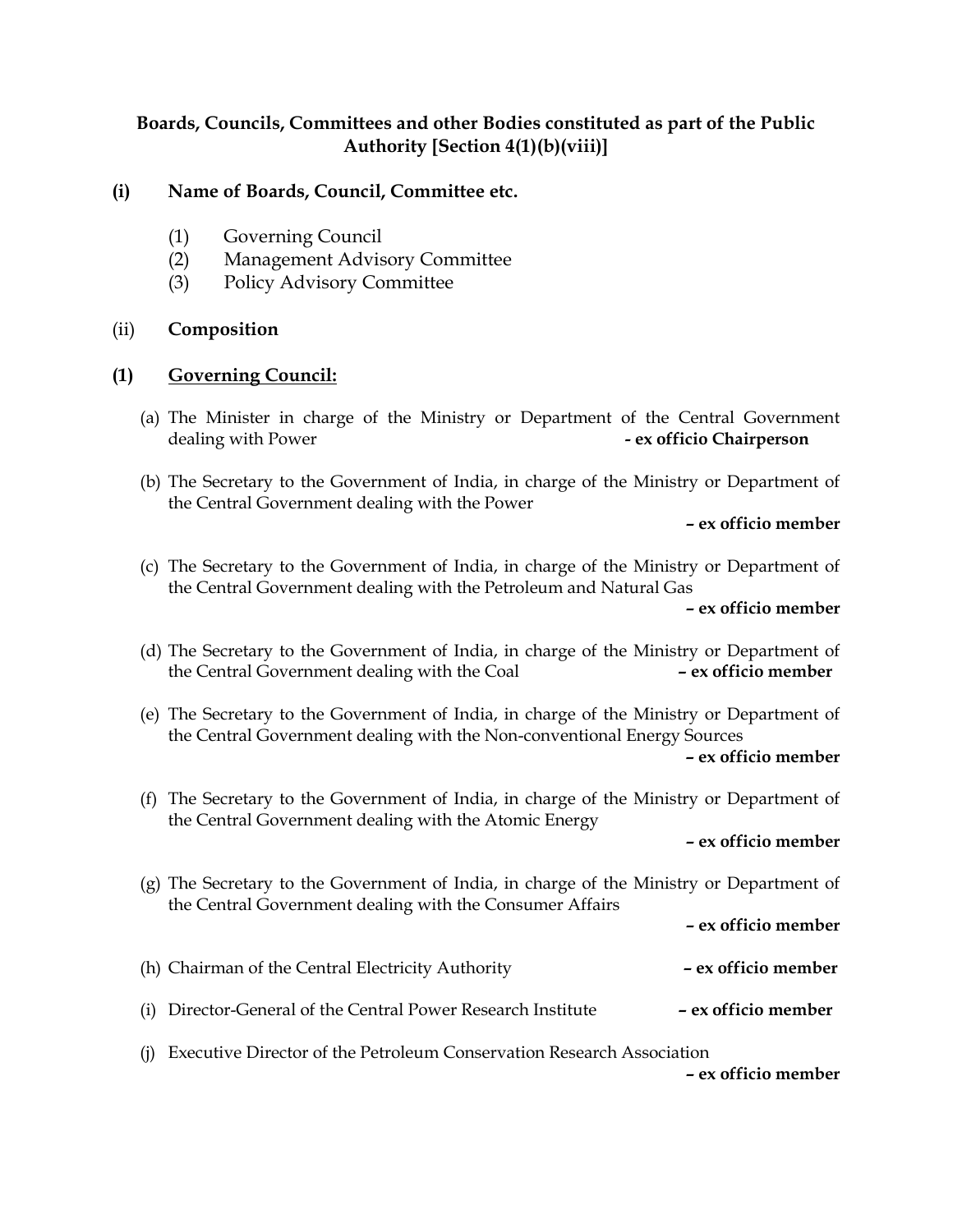- (k) Chairman-cum-Managing Director of the Central Mine Planning and Designing Institute Limited – ex officio member
- (l) Director-General of the Bureau of Indian Standards ex officio member
- (m) Director-General of the National Test House, Department of Supply, Ministry of Commerce and Industry – ex officio member
- (n) Managing Director of the Indian Renewable Energy Development Agency Limited – ex officio member
- (o) One member each from the five power regions representing the States of the region to be appointed by Central Government **Figure 1** and  $\alpha$  **Member Figure 1** and **Figure 1** and **Figure 1** and **Figure 1** and **Figure 1** and **Figure 1** and **Figure 1** and **Figure 1** and **Figure 1** and **Figure 1** and **Figure 1**
- (p) Such number of persons, not exceeding four as may be prescribed, to be appointed by the Central Government as members from amongst persons who are in the opinion of the Central Government capable or representing industry, equipment and appliance manufacturers, architects and consumers – Members
- (q) Such number of persons, not exceeding two as may be nominated by the Governing Council as members – Members
- (r) Director-General of the Bureau of Energy Efficiency ex officio Member-Secretary

#### (2) Advisory Committees:

For the purpose of sub-sections (1) and (2) of section 8, the following Advisory Committees have been constituted, namely:-

- (a) the Management Advisory Committee;
- (b) the Policy Advisory Committee.

The Management Advisory Committee consists of the following members, namely:-

(a) Secretary to the Government of India, in charge of the Ministry or Department of the Central Government dealing with Power

#### – ex-officio Chairperson

- (b) Chairperson of the Central Electricity Authority constituted under the Electricity Act, 2003 (36 of 2003) – ex-officio Member
- (c) Joint Secretary to the Government of India, in charge of energy conservation in the Ministry or Department of the Central Government dealing with Power – ex-officio Member
- (d) Joint Secretary and Financial Advisor to the Government of India, in the Ministry or Department of the Central Government dealing with Power

– ex-officio Member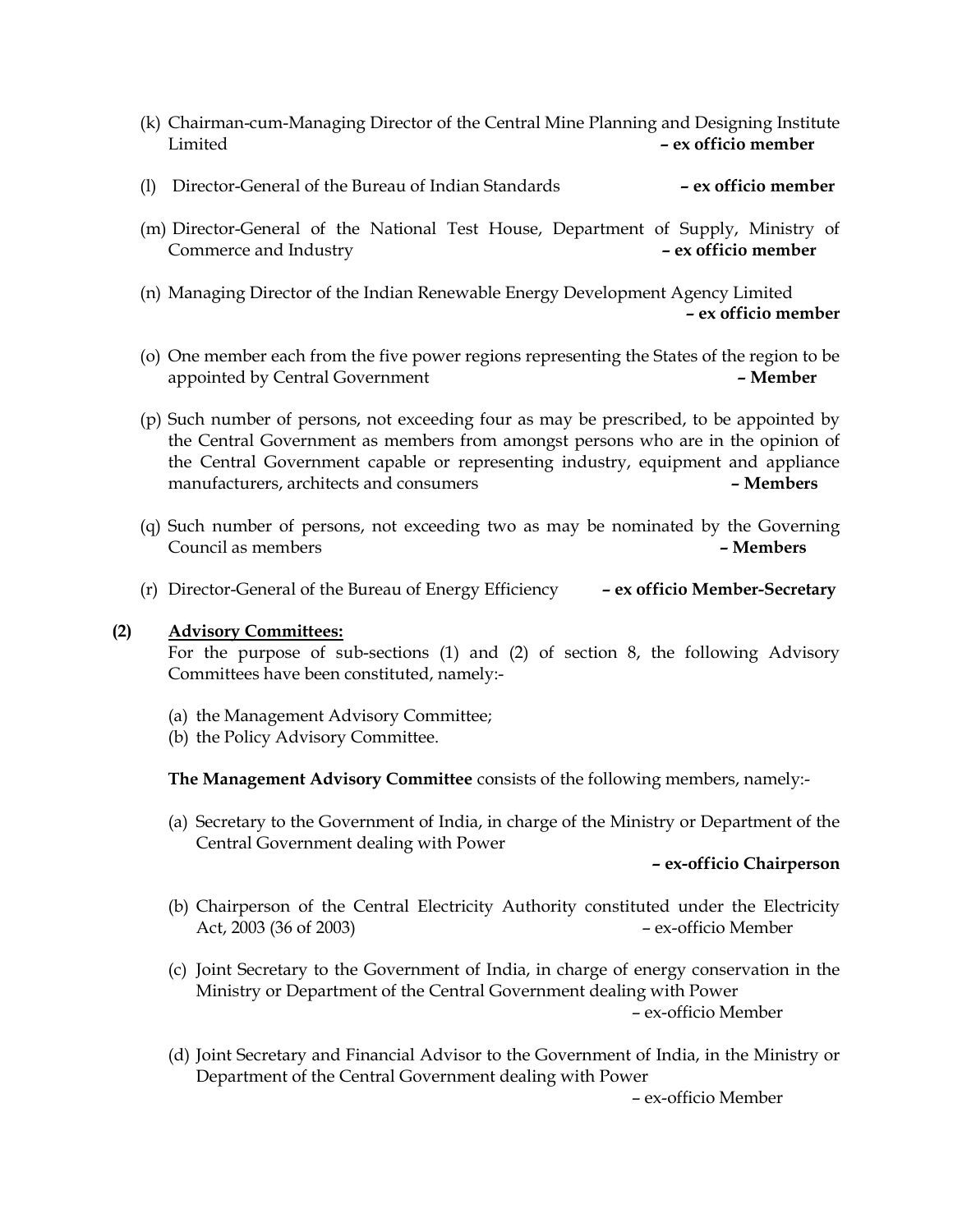- (e) Joint Secretary to the Government of India, in the Ministry or Department of the Central Government dealing with the New and Renewable Energy Sources – ex-officio Member
- (f) Executive Director of the Petroleum Conservation Research Association, a society registered under the Societies Registration Act, 1860 (21 of 1860)

– ex-officio Member

- (g) Deputy Director General of the Bureau of Indian Standards established under the Bureau of Indian Standards Act, 1986 (63 of 1986) – ex-officio Member
- (h) Director General of the Bureau of Energy Efficiency ex-officio Member-Secretary

The Policy Advisory Committee consists of the following members, namely:-

- (a) Director General of the Bureau  **ex officio Chairperson**
- (b) Joint Secretary to the Government of India in the Ministry or Department of the Central Government dealing with Power – ex-officio Member
- (c) Joint Secretary to the Government of India in the Ministry or Department of the Central Government dealing with Petroleum and Natural Gas

#### – ex-officio Member

- (d) Joint Secretary to the Government of India in the Ministry or Department of the Central Government dealing with Coal – ex-officio Member
- (e) Joint Secretary to the Government of India in the Ministry or Department of the Central Government dealing with New and Renewable Energy Sources

– ex-officio Member

- (f) Joint Secretary to the Government of India in the Ministry or Department of the Central Government dealing with Consumer Affairs – ex-officio Member
- (g) Joint Secretary to the Government of India in the Ministry or Department of the Central Government dealing with Environment and Forests – ex-officio Member
- (h) An officer not below Joint Secretary to the Government of India in the Ministry or Department of the Central Government dealing with Railways

– ex-officio Member

- (i) Joint Secretary to the Government of India in the Ministry or Department of the Central Government dealing with Civil Aviation – ex-officio Member
- (j) Joint Secretary to the Government of India in the Ministry or Department of the Central Government dealing with Industry – ex-officio Member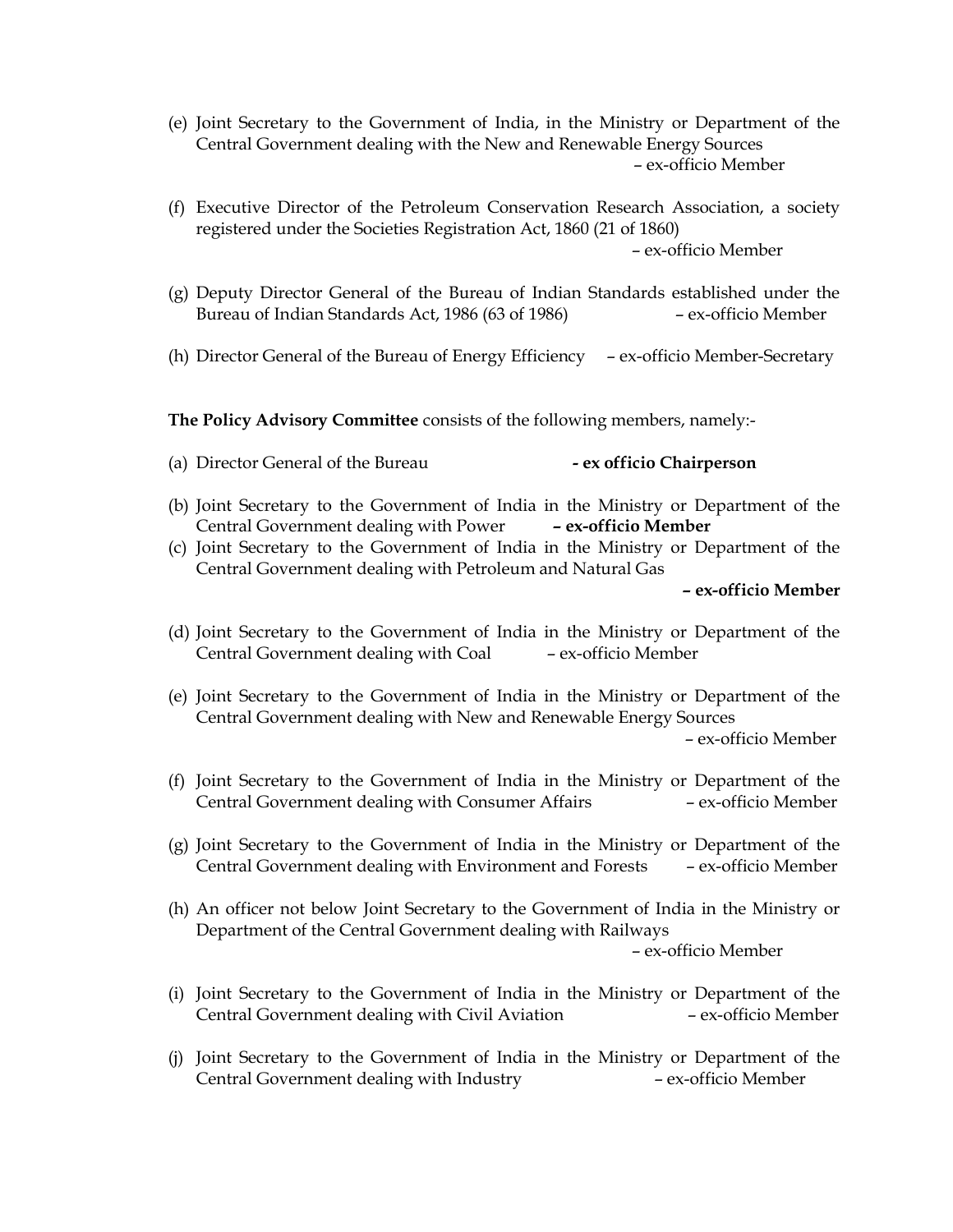- (k) Joint Secretary to the Government of India in the Ministry or Department of the Central Government dealing with Agriculture – ex-officio Member
- (l) Director General, Confederation of Indian Industry, New Delhi Member
- (m)Secretary General, Electric Lamp and Component Manufacturers' Association of India, New Delhi – Member
- (n) President, Indian Electrical and Electronics Manufacturers' Association, Mumbai – Member
- (o) President, Confederation of Real Estate Developers Association of India, New Delhi – Member
- (p) President, Indian Society of Heating, Refrigerating and Air Conditioning Engineers, New Delhi – Member
- (q) President, Refrigeration and Air Conditioning Manufacturers' Association of India, New Delhi – Member
- (r) Chief Operating Officer, Voluntary Organization in the Interest of Consumers Education, New Delhi – Member
- (s) One energy specialist of standing, having five years' experience in dealing with matters relating to energy conservation or energy efficiency – Member
- (t) One energy specialist of standing, having five years' experience in dealing with matters relating to electricity generation, transmission and distribution

– Member

(u) Secretary of the Bureau – ex officio Member-Secretary

#### (iii) Dates from which constituted

- (1) Governing Council– 05.07.2002
- (2) Management Advisory Committee 22.07.2009
- (3) Policy Advisory Committee 15.07.2010

#### (iv) Term/ Tenure

### Governing Council:

Every member referred to in clauses (o), (p) and (q) of sub-section (2) shall hold office for a term of three years from the date on which he enters upon his office.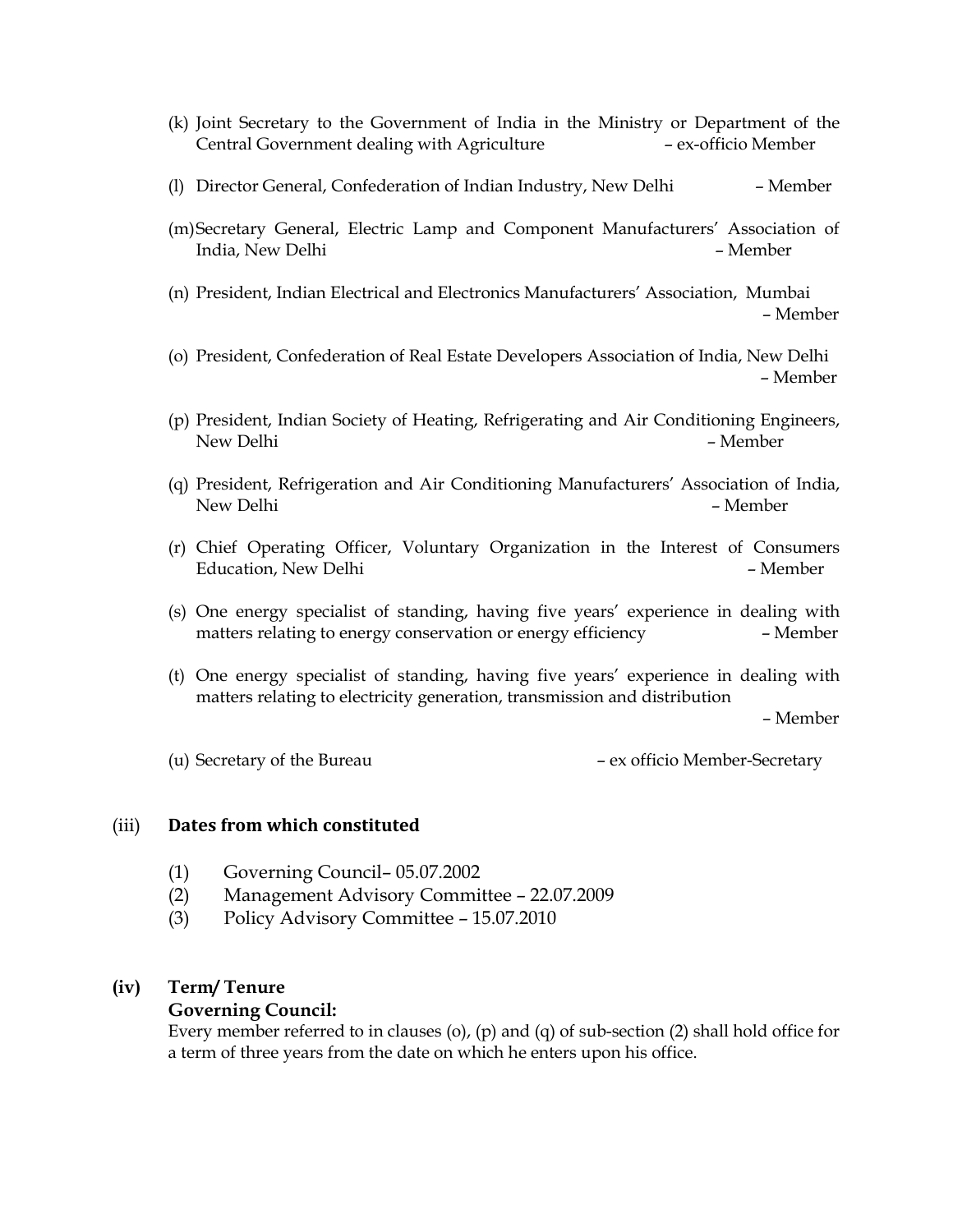### (v) Powers and functions

### Governing Council:

The general superintendence, direction and management of the affairs of the Bureau vest in the Governing Council which consist of not less than twenty, but not exceeding twenty six, members to be appointed by the Central Government.

The Governing Council may exercise all powers and do all acts and things which may be exercised or done by the Bureau.

The Governing Council shall meet at such times and places, and shall observe such rules of procedure in regard to the transaction of business at its meeting (including quorum at such meetings) as may be provided by regulations.

The Chairperson or, if for any reason, he is unable to attend a meeting of the Governing Council, any other member chosen by the members present from amongst themselves at the meeting shall preside at the meeting.

All questions which come up before any meeting of the Governing Council shall be decided by a majority vote of the members present and voting, and in the event of an equality of votes, the Chairperson or in his absence, the person presiding, shall have a second or casting vote.

# Management Advisory Committee:

The Management Advisory Committee shall advise the Bureau on matters relating to-

- (a) Finance, personnel, administrative and policy matters.
- (b) Programmes or schemes relating to or in connection with implementation of the Energy Conservation Act.

# Policy Advisory Committee:

The Policy Advisory Committee shall advise the Bureau on the matters relating to-

- (a) Research and Development studies for identification of energy saving potential in end use of energy, including buildings in industrial, commercial, domestic and agricultural sectors and development of programmes for their realization.
- (b) Balanced growth in energy consumption to sustain economic growth caused by accelerated industrialization, urbanization and rural electrification taking